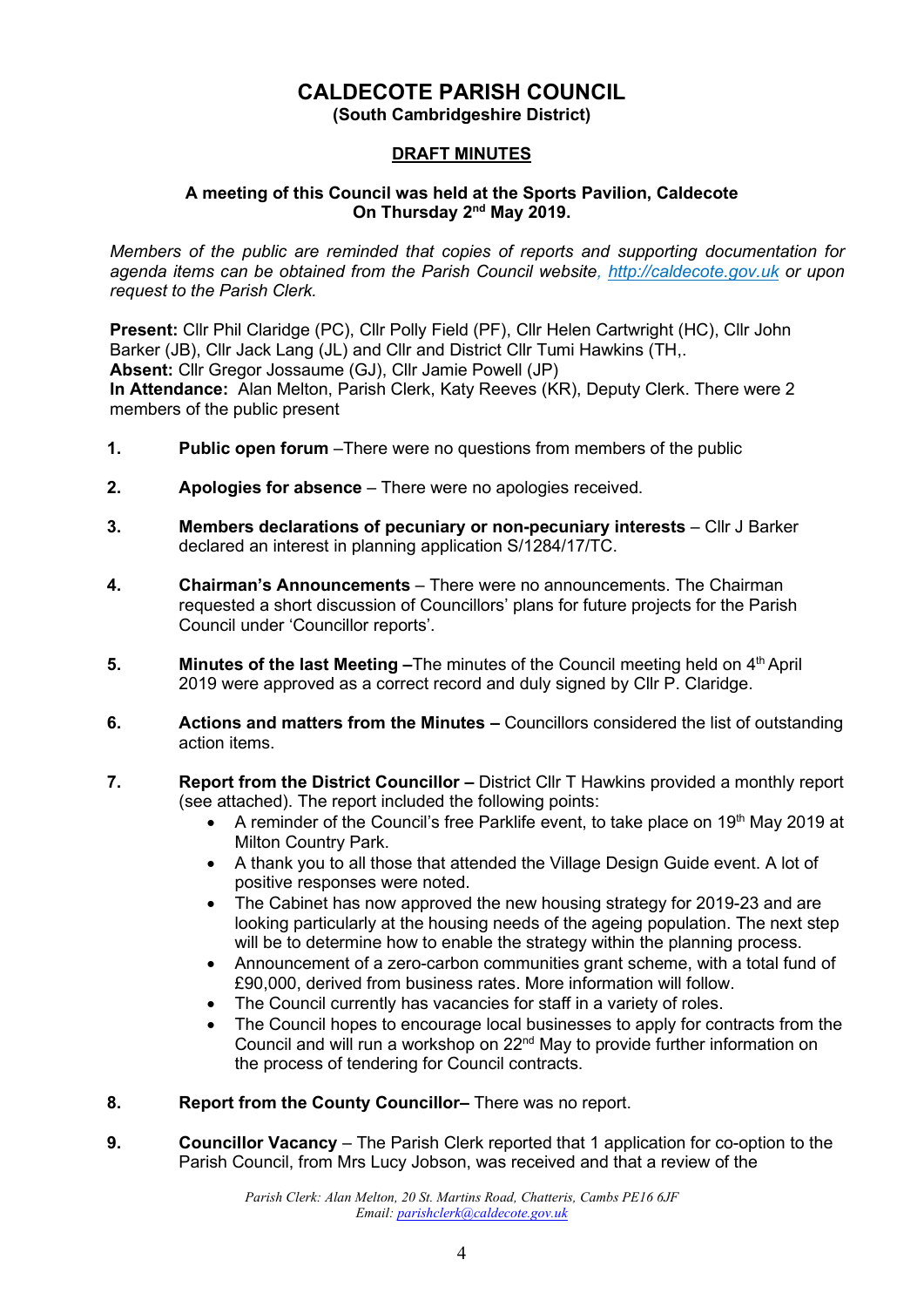information provided indicated that Mrs Jobson meets all of the statutory requirements for co-option to. have been received for co-option. It was agreed that Mrs Jobson would be co-opted to the Parish Council. Proposed HC, seconded PF.

Mrs Jobson duly signed the declaration of acceptance of office and took her seat.

#### **10. Planning Applications**

**[S/1023/19/LD:](http://plan.scambs.gov.uk/swiftlg/apas/run/WPHAPPDETAIL.DisplayUrl?theApnID=S/1023/19/LD&backURL=%253Ca%2520href%253Dwphappcriteria.display%253FpaSearchKey%253D1932338%253ESearch%2520Criteria%253C%252Fa%253E%20%3E%20%3Ca%20href%3D%27wphappsearchres.displayResultsURL%3FResultID%3D2531804%2526StartIndex%3D1%2526SortOrder%3Drgndat%3Adesc%2526DispResultsAs%3DWPHAPPSEARCHRES%2526BackURL%3D%253Ca%2520href%253Dwphappcriteria.display%253FpaSearchKey%253D1932338%253ESearch%2520Criteria%253C%252Fa%253E%27%3ESearch%20Results%3C%2Fa%3E) Lawful Development Certificate for proposed outbuilding. At, Orchard Stables, 30, East Drive, Highfields Caldecote, Caldecote.** It was **RESOLVED** that no comment would be made on the application.

**[S/1082/19/AD:](http://plan.scambs.gov.uk/swiftlg/apas/run/WPHAPPDETAIL.DisplayUrl?theApnID=S/1082/19/AD&backURL=%253Ca%2520href%253Dwphappcriteria.display%253FpaSearchKey%253D1932340%253ESearch%2520Criteria%253C%252Fa%253E%20%3E%20%3Ca%20href%3D%27wphappsearchres.displayResultsURL%3FResultID%3D2531806%2526StartIndex%3D1%2526SortOrder%3Drgndat%3Adesc%2526DispResultsAs%3DWPHAPPSEARCHRES%2526BackURL%3D%253Ca%2520href%253Dwphappcriteria.display%253FpaSearchKey%253D1932340%253ESearch%2520Criteria%253C%252Fa%253E%27%3ESearch%20Results%3C%2Fa%3E) 1 X Stack sign advertisement. At, Land east of Highfields Road, Highfields Caldecote CB23 7NX.** It was **RESOLVED** that no comment would be made on the application.

**[S/1031/19/OL:](http://plan.scambs.gov.uk/swiftlg/apas/run/WPHAPPDETAIL.DisplayUrl?theApnID=S/1031/19/OL&backURL=%253Ca%2520href%253Dwphappcriteria.display%253FpaSearchKey%253D1932343%253ESearch%2520Criteria%253C%252Fa%253E%20%3E%20%3Ca%20href%3D%27wphappsearchres.displayResultsURL%3FResultID%3D2531810%2526StartIndex%3D1%2526SortOrder%3Drgndat%3Adesc%2526DispResultsAs%3DWPHAPPSEARCHRES%2526BackURL%3D%253Ca%2520href%253Dwphappcriteria.display%253FpaSearchKey%253D1932343%253ESearch%2520Criteria%253C%252Fa%253E%27%3ESearch%20Results%3C%2Fa%3E) Outline planning permission with some matters reserved except for appearance for the redevelopment of the former Gestamp factory site at Bourn Airfield for up to 24,620sqm/265,00sqft GEA of commercial floorspace (B1c light industry and B8 warehouse), associated car parking and service yards, external works and landscaping.** It was **RESOLVED** to object to the application on several grounds:

- The Council has concerns about environmental impact, traffic and noise.
- Insufficient information is provided on proposed hours of use, making it difficult to estimate the impacts mentioned above. If approved, the Council would recommend a restriction on hours of operation to the hours between 7am-7pm
- Access to the site via the roundabout at the top of the village, with poor visibility is a safety concern. Furthermore the existing single-track service road to the site is not built to an adoptable standard and may be of insufficient quality to cope with the proposed use.
- It is unclear whether sufficient parkins is provided for the 600 proposed employees.

It was further agreed that Cllr P Claridge would be delegated responsibility to provide additional comments on the site drainage. Finally, it was agreed that a request should be made for the application to be referred to the planning committee. Proposed PC, seconded JB. Cllr T Hawkins abstained from the vote.

**[S/0966/19/FL:](http://plan.scambs.gov.uk/swiftlg/apas/run/WPHAPPDETAIL.DisplayUrl?theApnID=S/0966/19/FL&backURL=%253Ca%2520href%253Dwphappcriteria.display%253FpaSearchKey%253D1932345%253ESearch%2520Criteria%253C%252Fa%253E%20%3E%20%3Ca%20href%3D%27wphappsearchres.displayResultsURL%3FResultID%3D2531812%2526StartIndex%3D1%2526SortOrder%3Drgndat%3Adesc%2526DispResultsAs%3DWPHAPPSEARCHRES%2526BackURL%3D%253Ca%2520href%253Dwphappcriteria.display%253FpaSearchKey%253D1932345%253ESearch%2520Criteria%253C%252Fa%253E%27%3ESearch%20Results%3C%2Fa%3E) Enlargement of gardens for plots 33 to 39 of the development approved under planning permission S/2047/16/FL. At land to the rear of 18 – 28 Highfields Road, Highfields Caldecote, CB23 7NX.** It was **RESOLVED** that Cllrs P Claridge and H Cartwright be delegated responsibility to view the site and provide comments. Proposed PC, seconded HC. Cllr T Hawkins abstained from the vote.

**[S/1284/19/TC:](http://plan.scambs.gov.uk/swiftlg/apas/run/WPHAPPCRITERIA) To carry out tree works at: The Old Rectory Main Street, Caldecote, CB23 7NU.** It was **RESOLVED** to suppose the application. Proposed PC, seconded PF. Cllr T Hawkins abstained from the vote.

For Information: **Notice of withdrawal of application for a new house, 79, Highfields Road, Highfields Caldecote. CB23 7NX [S/0479/19/FL](http://plan.scambs.gov.uk/swiftlg/apas/run/WPHAPPDETAIL.DisplayUrl?theApnID=S/0479/19/FL&backURL=%253Ca%2520href%253Dwphappcriteria.display%253FpaSearchKey%253D1932349%253ESearch%2520Criteria%253C%252Fa%253E%20%3E%20%3Ca%20href%3D%27wphappsearchres.displayResultsURL%3FResultID%3D2531817%2526StartIndex%3D1%2526SortOrder%3Drgndat%3Adesc%2526DispResultsAs%3DWPHAPPSEARCHRES%2526BackURL%3D%253Ca%2520href%253Dwphappcriteria.display%253FpaSearchKey%253D1932349%253ESearch%2520Criteria%253C%252Fa%253E%27%3ESearch%20Results%3C%2Fa%3E)**

- **11. Financial Report –** A report on the on current budget vs. expenditure and the bank reconciliation dated 25th April 2019 were received and approved. Proposed PC, seconded HC.
- **12. Staff timesheets –** The Deputy Clerk's April timesheet was received and approved. Proposed PC, seconded HC

*Parish Clerk: Alan Melton, 20 St. Martins Road, Chatteris, Cambs PE16 6JF Email: [parishclerk@caldecote.gov.uk](mailto:parishclerk@caldecote.gov.uk)*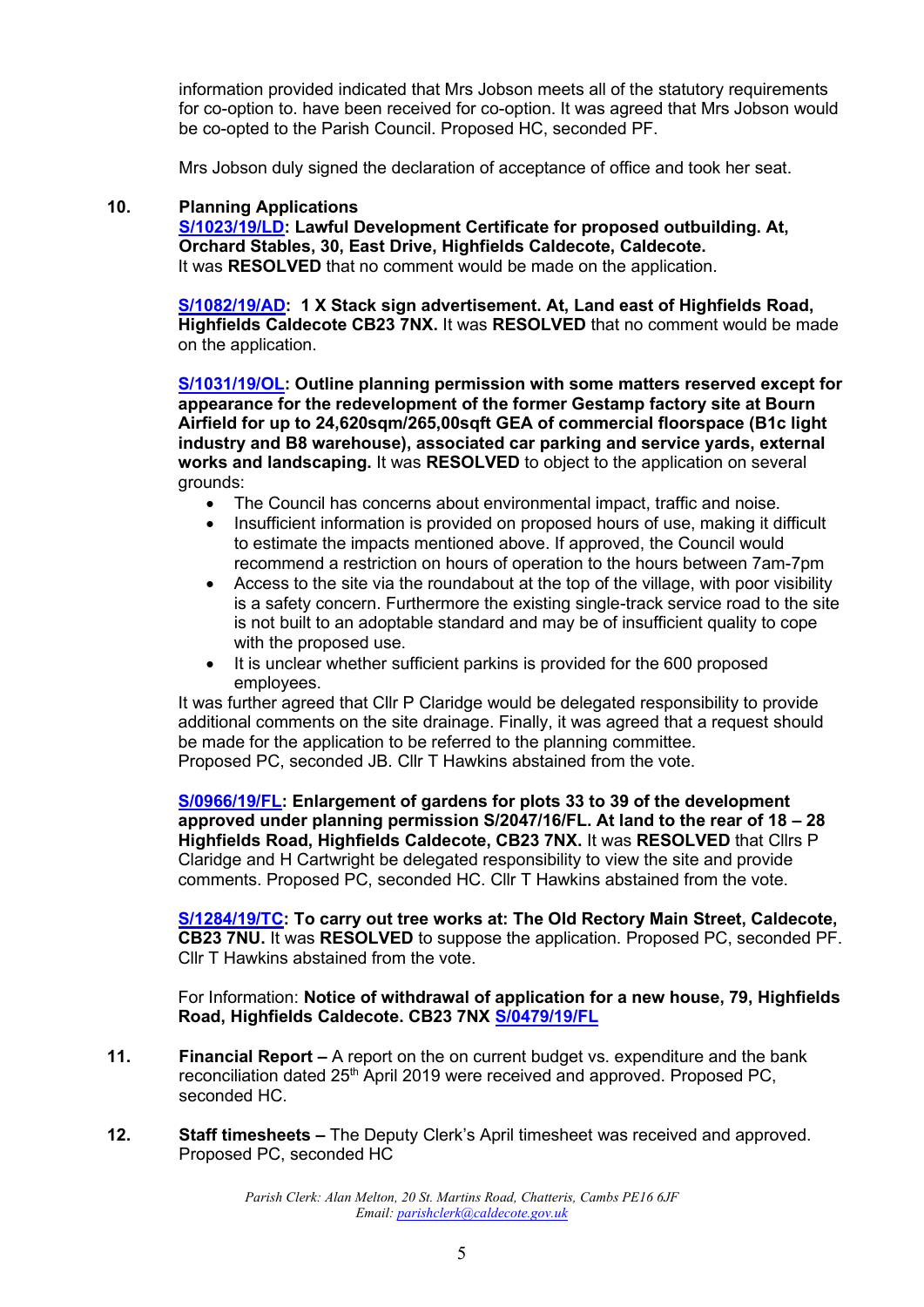- **13. <b>Accounts for Payment** The schedule of payments (attached) was received and the payment of bills approved, with the exception of the invoice from CAPALC, as the council have decided not to renew their membership at this time. Proposed HC, seconded JL.
- **14.** Leisure and Amenities Report The L&A working group meeting on 23<sup>rd</sup> April 2019 was cancelled as there was only one attendee. It was reported that a fence belong to the Primary School that backs onto the MUGA area requires repairs. It was agreed that the Clerk will write to the school. **Action: Clerk**
- **15. Fence adjacent 70 Highfields Road –** The Parish Clerk reported that be has met with the homeowner and further investigated of the history of the fence. The Clerk advised that, on the basis of this evidence, it is likely that the Parish Council has a responsibility to replace the fence and that the existing fence should be removed as soon as possible as it presents a safety hazard. It was agreed that the Clerk will seek quotes for different types of replacement fencing for consideration at a future meeting. **Action: Clerk**
- **16. Cricket Ground Fees**  It was agreed that a meeting will be held to review existing arrangements and that a subsequent meeting will be sought with the Cricket Club to discuss ongoing maintenance requirements and costs, with a view to determining the future annual contribution of the Cricket Club. **Action: Clerk Action: Clerk**
- **17. Defibrillator Purchase**  The Clerk advised that, following research, it will be possible for the Parish Council to purchase the defibrillator on behalf of the community and to subsequently reclaim the VAT. It was agreed that the money raised will be transferred to the Parish Council bank account and the order for the defibrillator placed.

#### **Action: Cllr Field/ Clerk**

#### **18. Correspondence**

Correspondence from the Chairman of South Cambridge District Council with regard to the request to provide benches within bus stops in the village was considered. It was agreed that the Clerk will write to Cllr deLacey to advise that the Parish Council has already approved this request. **Action: Clerk**

Correspondence from 3C shared services notifying the Council of the consultation process on the street name proposed for '7 plots off Highfields Road' was received.

Correspondence from County Cllr L. Nieto with regard to the request for support for the installation of 'zig zag' lines outside the school was considered. It was noted that the although the Parish Council has in the past supported this request, the Highways Department of the County Council has previously stated that the road layout does not allow for the installation of zig zag lines outside the school. If this advice has now changed, the Parish Council will be happy to continue to support the request. The Clerk will write to Cllr Nieto to outline the Council's position. **Action: Clerk**

#### **19. Councillor Reports**

Cllr J Barker questioned what the Council can do to advance the Village Design Guide. It was agreed that a proposal to comment on the consultation would be added to the agenda for the meeting on 23rd May 2019. **Action: Clerk**

Cllr J Barker also noted that the Council should keep a close eye on the Bourn Airfield Development and should continue to press for the extension of the proposed new cycle path from Comberton to Caldecote, via Hardwick.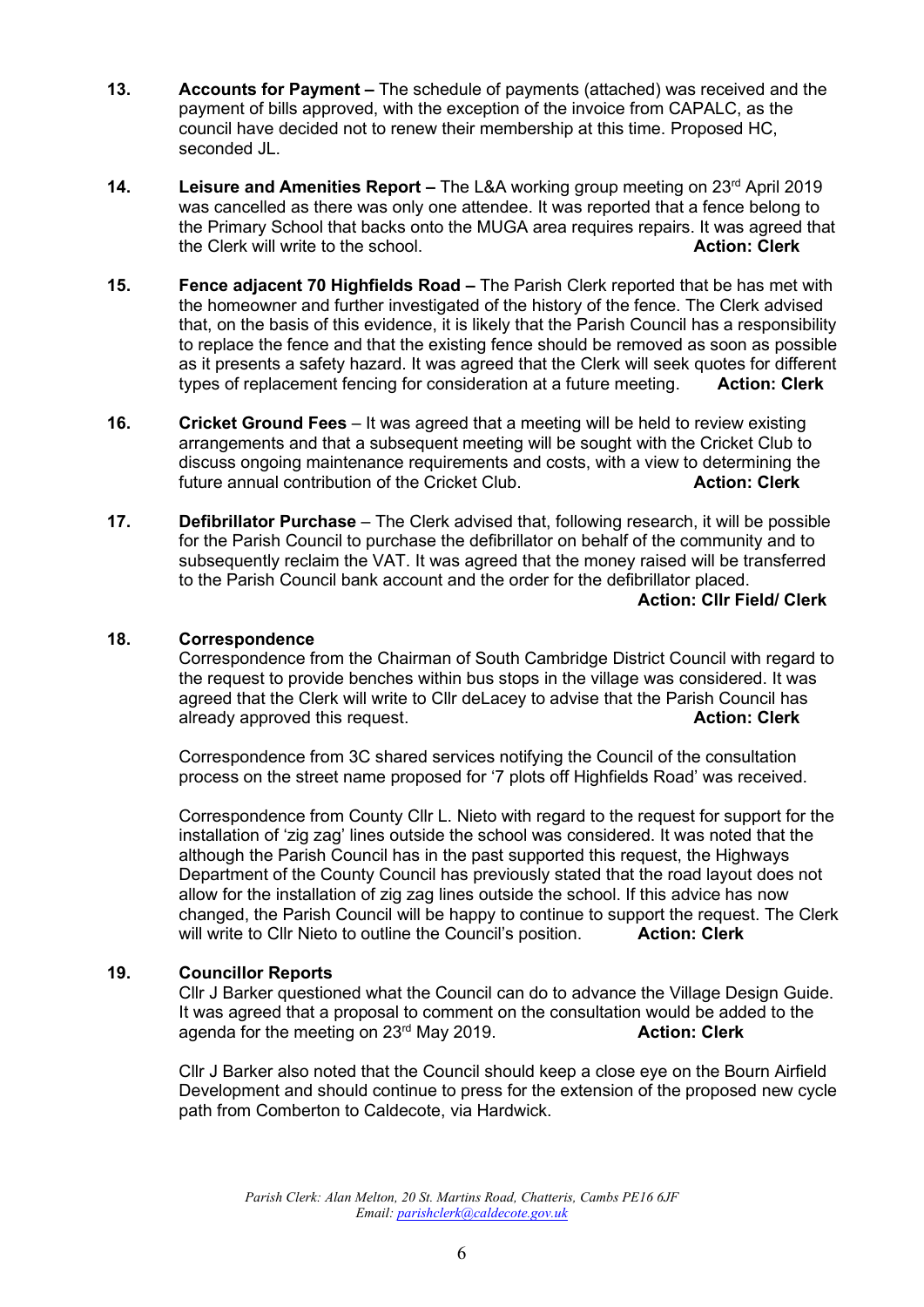Cllr J Lang stated that it will be important to keep an eye on the Bourn Airfield development and the wider issue of transport links to the village, to avoid residents becoming cut off.

Cllr H Cartwright stated that she would like to see progress on the replacement of play equipment at Grayway Close as soon as possible.

Cllr L Jobson requested clarification of the ownership of the ditch along Highfields Rd. It was agreed that Cllr Claridge will provide further information on this topic. Cllr Jobson stated that in the long term she is keen to see more sustainability in the village and to look into the possibility of recycling banks that can generate income for the village. Cllr Jobson also proposed that the Parish Council survey the village, to aid with both the creation of the Emergency Plan and to determine the requirements of young people.

Cllr P Field stated that she would like to see a commitment to youth services in the village and would like to consider how to obtain funding to extend the Pavilion to create a more useful space.

Cllr T Hawkins reported that she has been informed that the proposed name for the '7 plots off Highfields Road' development – Bays Close – has been approved.

Cllr T Hawkins further agreed with the need to provide better facilities for young people, particularly teenagers and proposed that the Council consider adding a roof to the MUGA to create an all-weather space with multiple uses.

Cllr P Claridge stated that he would like to see the playground projects restarted. Cllr Claridge also noted the need to make plans for the use of S106 monies expected to be received. Cllr Claridge also noted that the Council could be involved in helping to link up local business within the village. Finally, Cllr Claridge proposed that the Council consider better ways to communicate with residents, possibly including the creation of email lists and the provision of better signage at the entrance to the village.

#### **20. Dates and times of the next meeting –**

Thursday 16<sup>th</sup> May 2019 – L&A meeting Thursday 23rd May 2019 at 7.00pm – Annual Parish Meeting Thursday 23rd May 2019 at 8.00pm – Annual Meeting of the Council Thursday 6th June 2019 at 8.00pm – Full council meeting

#### **The Meeting Closed at 10 pm**

Signed: \_\_\_\_\_\_\_\_\_\_\_\_\_\_\_\_\_\_\_\_\_\_\_ Dated: \_\_\_\_\_\_\_\_\_\_\_\_\_\_\_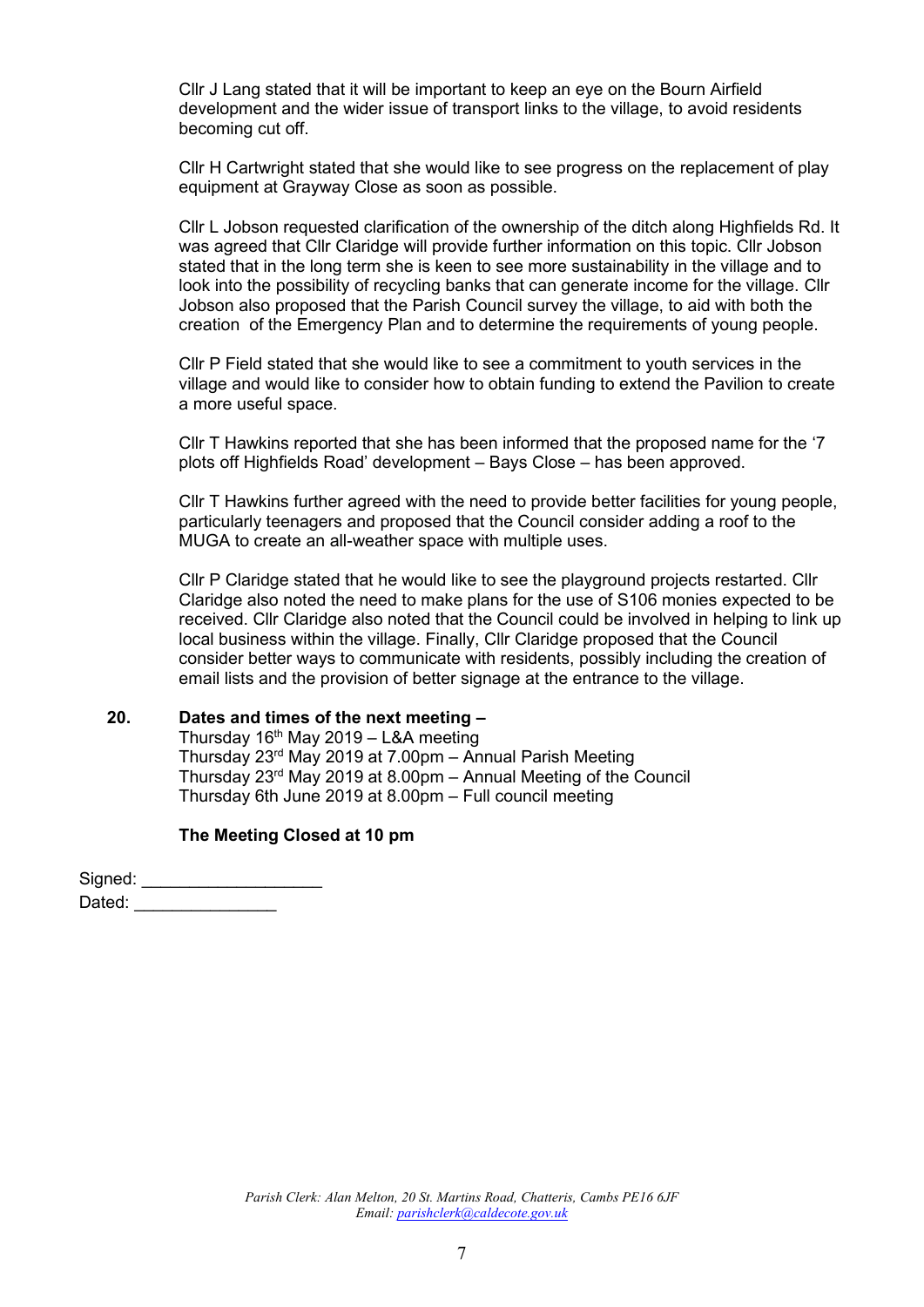#### Meeting 02/05/19

**SCHEDULE OF PAYMENTS:** to consider and approve the schedule of payments.  $* = \text{cost incurred}$ as a result of vandalism.

Key to Frequency (Freq) codes:

**O** = 'one-off' or intermittent regular payment with no set frequency.

**T** = Termly (usually associated with youth club payments which get invoiced on a termly basis)  $A =$ Annually.  $\mathbf{M} = \text{Monthly}$ .  $\mathbf{Q} = \text{Quarterly}$ .  $\frac{1}{2} = \text{Half-Yearly}$ .

| Payment<br>Date | V <sub>0</sub><br># | <b>Amount</b> | T <sub>0</sub>                                                 | For                                | <b>Budget code Freq</b> |               |
|-----------------|---------------------|---------------|----------------------------------------------------------------|------------------------------------|-------------------------|---------------|
|                 |                     |               | Payments made since last meeting that require Council approval |                                    |                         |               |
| 1/5/19          |                     | 50.00         | Pavilion hirer                                                 | Repayment of Pavilion hire deposit |                         | $\mathcal{O}$ |
|                 |                     |               | <b>Salaries</b>                                                |                                    |                         |               |
| 25/04/19        | 13                  | 144.00        | <b>HMRC</b>                                                    | PAYE-April 19                      | 31                      | M             |
| 25/04/19        | 14,15               | 207.52        | County Council                                                 | Pensions contributions - April 19  | 30                      | $\mathbf{M}$  |
| 25/04/19        | 11,12,16            | 940.77        | Staff salaries                                                 | April 19 salaries                  | 25,26,27                | M             |
|                 |                     |               | <b>Direct Debits</b>                                           |                                    |                         |               |
| 31/03/19        | 226                 | 18.00         | <b>Unity Trust</b>                                             | <b>Bank</b> charges                | 67                      | Q             |
| 01/04/19        | $\mathbf{1}$        | 48.12         | Cambridge Water                                                | Pavilion Water                     | 36                      | $\frac{1}{2}$ |
| 03/04/19        | $\overline{c}$      | 27.50         | E-On                                                           | Cabin electricity                  | 44                      | M             |
| 08/04/19        | $\overline{3}$      | 66.96         | <b>BT</b>                                                      | Pavilion phonelines                | 37                      | M             |
| 08/04/19        | $\overline{4}$      | 81.14         | HG3                                                            | Mobile phones                      | 9                       | M             |
| 23/04/19        | 10                  | 63.64         | <b>British Gas</b>                                             | Pavilion electricity               | 35                      | M             |
|                 |                     |               | New payments yet to be made requiring Council approval         |                                    |                         |               |
|                 |                     | 396.60        | LGS services                                                   | Payroll services                   | 29                      | $\Omega$      |
|                 |                     | 19.50         | Deputy Clerk                                                   | Expenses - April 2019              | 5                       | M             |
|                 |                     | 1769.24       | CGM                                                            | 1/8 Grounds maintenance contract   | 54                      | $\Omega$      |
|                 |                     | 424.19        | <b>CAPALC</b>                                                  | CAPALC membership                  | 22                      | A             |
|                 |                     | 595.20        | Cambridge Door Services                                        | Shutter servicing                  | 38                      | $\Omega$      |
|                 |                     | 197.76        | <b>MPLC</b>                                                    | Cinema licence                     | 15                      | $\mathbf{O}$  |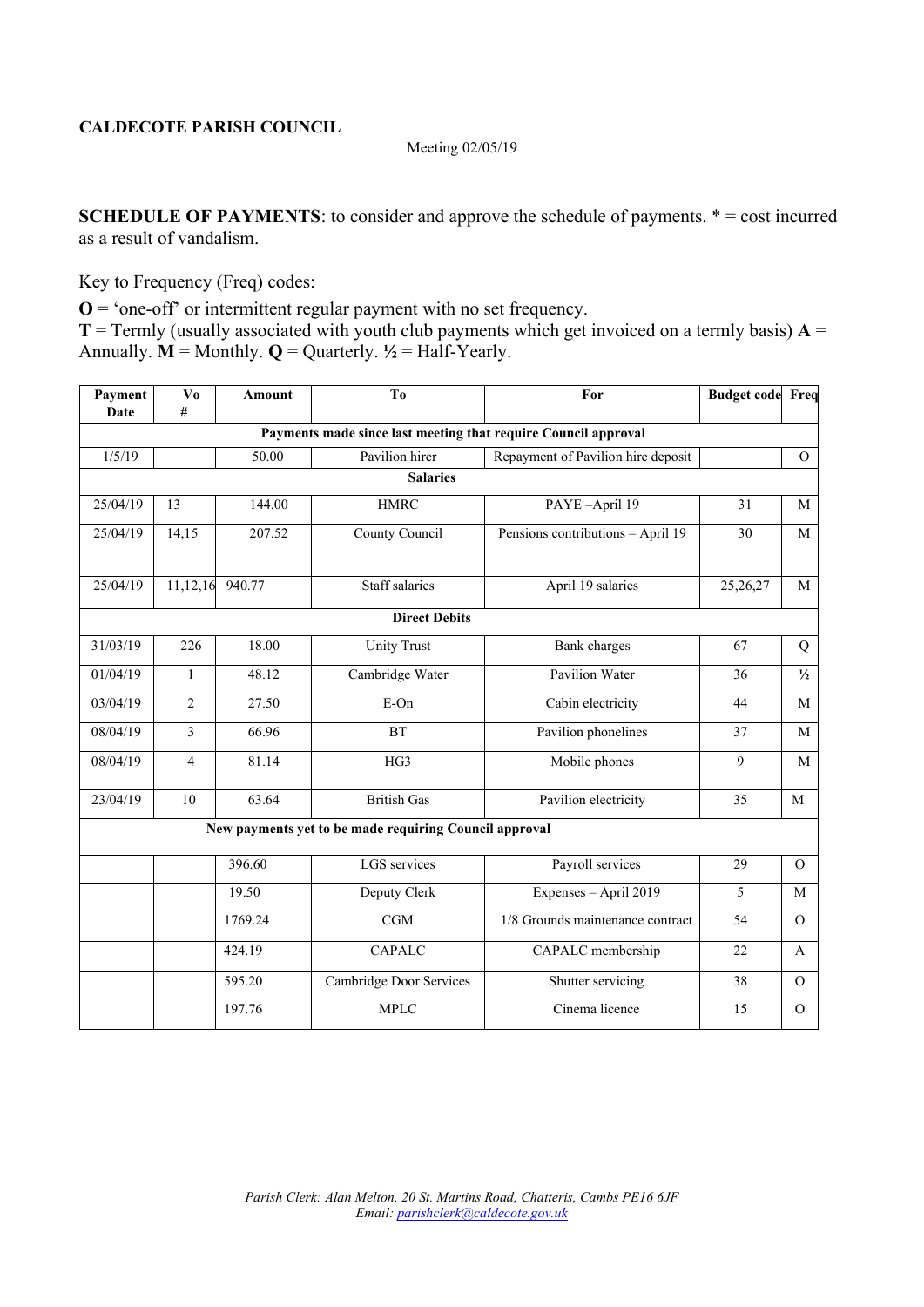# South Cambridgeshire District Council – Caldecote Ward

(comprises the Parishes of Caldecote, Childerley, Kingston, Bourn, Longstowe & Little Gransden)

# Councillor's Monthly Report – May 2019

This report is for all the Ward, so please be aware that some of the content may not be relevant to your particular Parish.

## **Parklife 2019 Event – Family Fun Day Out**

This year, Parklife is on Sunday 19<sup>th</sup> May. The event is our free family fun day run in partnership with Cambridge Sport Lakes Trust. Lots of activities will be available including mobile caving system, inflatable zorbs, archery, climbing walls, bouncy castles, balance and all ability bikes, bush craft and pond dipping. You may have to book some events in advance. Check out more details at <https://www.scambs.gov.uk/sport-health-and-wellbeing/physical-activities/parklife/>

## **Planning**

Thank you to those that took some time to respond to the various consultations that recently ended.

# Village Design Guide (VDG)

The public consultation for the VDGs opened on 15 April 2019, and will run for 6 weeks concluding on Friday  $31<sup>st</sup>$  May 2019. Drop-in events are taking place in each of the communities that are participating.

Thank you to all those that attended the drop-in event at Caldecote Village Hall. We look forward to receiving your feedback. You can read more and submit your comments on line at <https://www.scambs.gov.uk/comment-on-village-design-guides/>

# Greater Cambridge Local Plan

South Cambs and Cambridge City Council have started work on the new joint Greater Cambridge Local Plan to provide a sustainable vision for the future of the area. This includes planning for new housing and economic development to meet our needs and protect and enhance our environment. The 'Call for Sites' consultation that ran between the 11 February 2019 and 25 March 2019 was an early step in process of preparing the plan as it was to gather information on what land is available and suitable for development.

Several hundred sites were submitted, and the planning policy team will be examining those sites in more detail to determine if they would be suitable for use in the local plan. We expect that many of those sites will be dropped as unsuitable as the process of testing them against our defined criteria progresses. The list of all sites submitted will be published on the councils' website at a later date.

## **Housing**

One of the aims of the LibDem administration is to increase the supply of housing that is truly affordable for everyone to live in (energy & water efficient, right place & time) with a target of building at least 70 new council houses per year.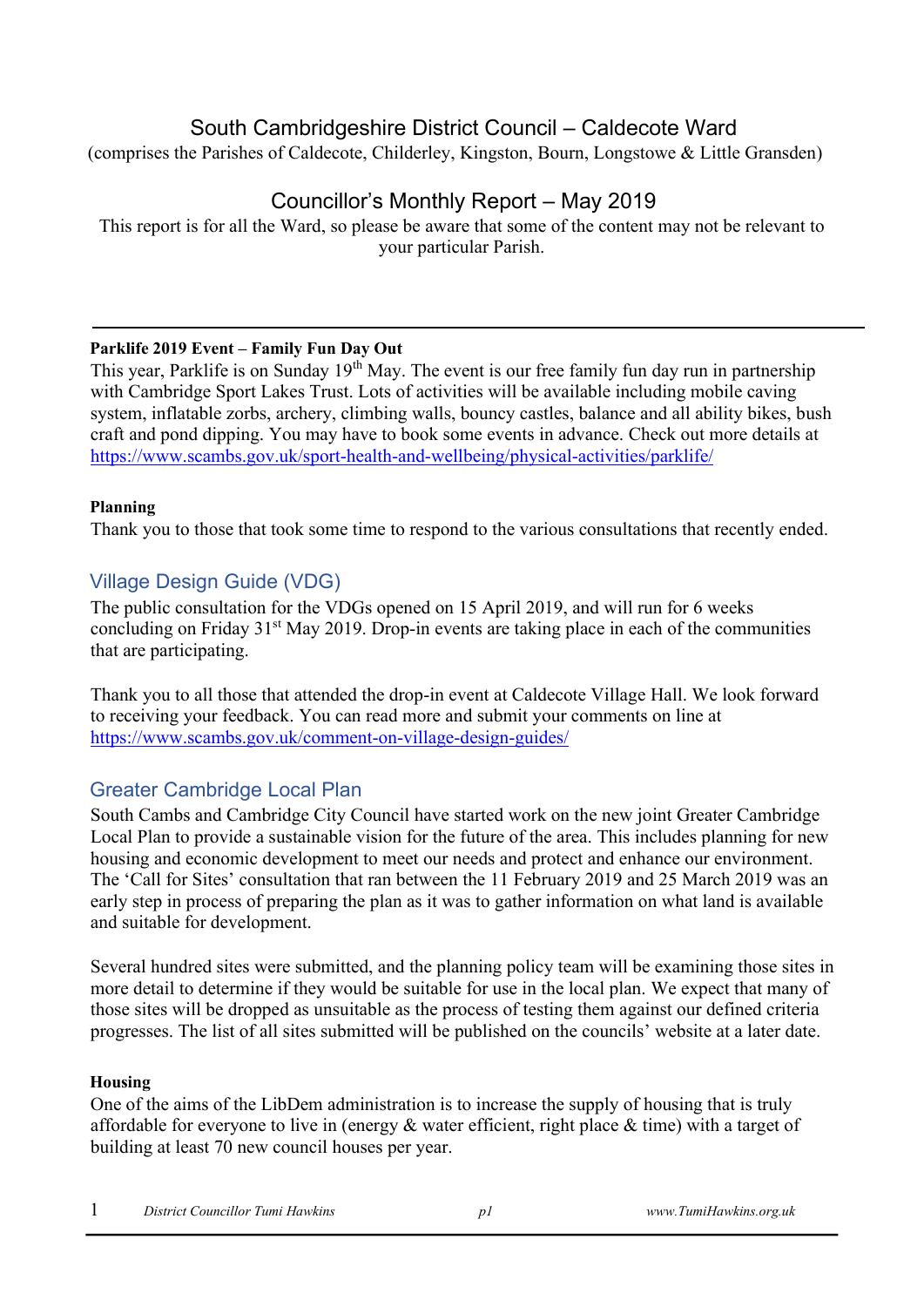### New Housing Strategy

The Cabinet has approved the new joint housing strategy, created together with Cambridge City.

#### *District Councillor Tumi Hawkins*

The strategy acknowledges the need for all types of housing – especially for the ageing population and those that wish to downsize, and also for younger people. This is an exciting new strategy and you can read more about it at

[https://www.scambs.gov.uk/new-strategy-aims-to-increase-supply-of-housing-that-s-affordable](https://www.scambs.gov.uk/new-strategy-aims-to-increase-supply-of-housing-that-s-affordable-to-live-in/)[tolive-in/](https://www.scambs.gov.uk/new-strategy-aims-to-increase-supply-of-housing-that-s-affordable-to-live-in/)

#### and download the strategy document at

[http://scambs.moderngov.co.uk/documents/s110755/Appendix%20A%20%20Housing%20Strategy](http://scambs.moderngov.co.uk/documents/s110755/Appendix%20A%20-%20Housing%20Strategy%202019-2023.pdf) [%202019-2023.pdf](http://scambs.moderngov.co.uk/documents/s110755/Appendix%20A%20-%20Housing%20Strategy%202019-2023.pdf)

## Affordable Housing

The Council aims to build/acquire 70 new council houses per year and has so far in 2019 completed 28 new homes and purchased 6. The Council also recently signed a Heads of Terms agreement with Hill Estates to purchase 9 affordable homes on a site at Station Road, Foxton.

## Best Kept Garden Competition 2019

Our annual gardening competition is now open for our housing tenants. It is a great way to showcase your gardening talents, as well as meeting like-minded & green fingered people. We have been running the annual gardening competition since 1981 and have continuously had a great reception with it. <https://www.scambs.gov.uk/housing/garden-competition-2019> [T](https://www.scambs.gov.uk/housing/garden-competition-2019)he awards ceremony will be held on the 20 September at Scotsdales Garden Centre, Great Shelford

#### **Environmental Services/Green Issues Zero Carbon Communities grant scheme**

The council has taken yet another step toward the goal of being green to our core and achieving zero carbon by 2050. We have launched a Zero Carbon Communities grant scheme, to provide funds to local groups, to help communities spread and increase awareness of what it entails and how to make changes in daily lives to move toward the zero carbon lifestyle. It will also go towards projects that will help in achieving this objective including but not limited to community energy projects (solar, wind etc.), electric vehicle charging points, tackling fuel poverty, projects that encourage walking and cycling etc.

The proposed allocation of funds is £90,000 for the 2019/20 year and is allocated from the business rates we receive from renewable energy sites (solar farms etc.). Some of those rates is set aside for for use for this type of projects.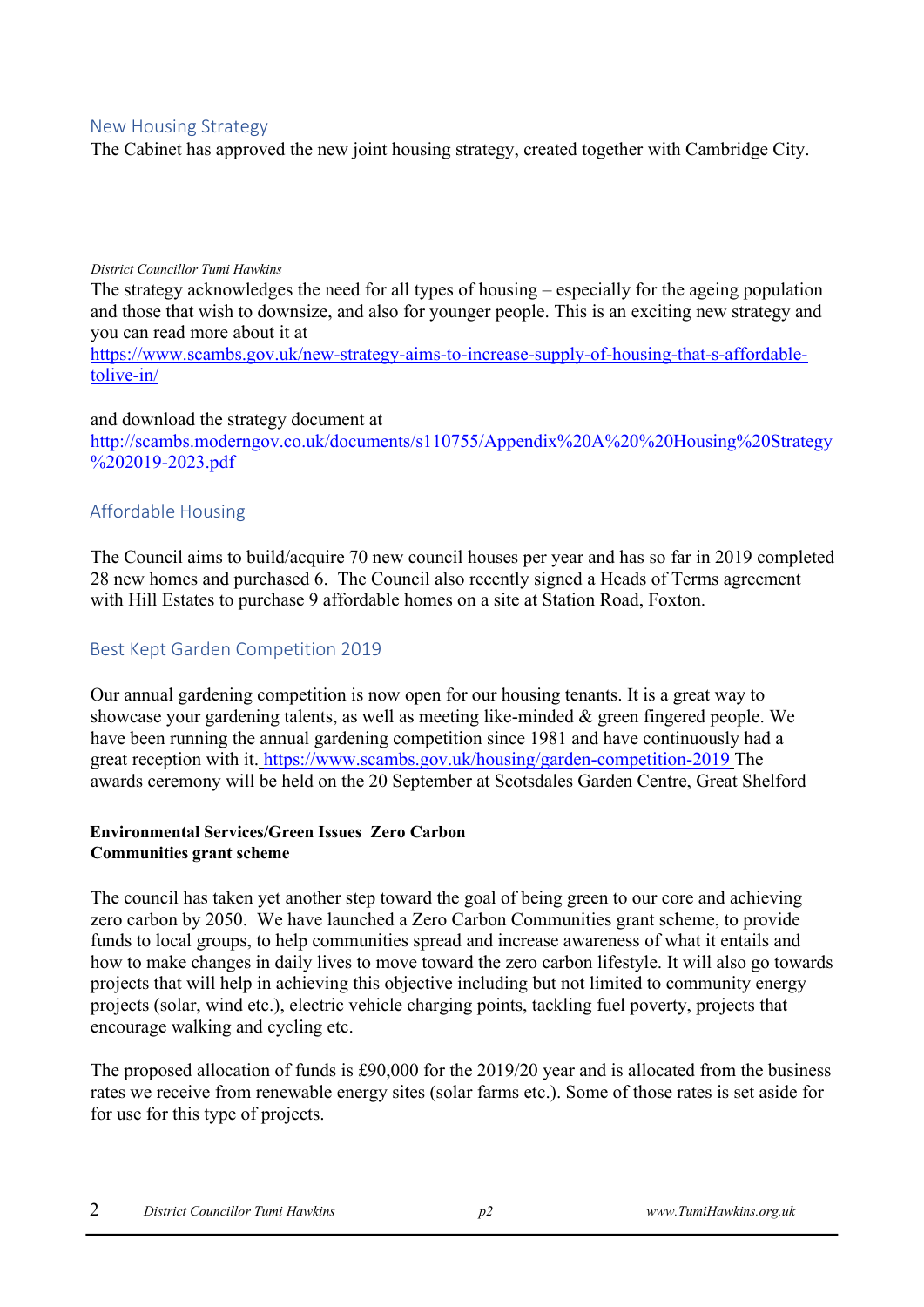Communities will be invited to bid for grants of between £1,000 and £15,000 through parish councils and non-profit organisations based in the District.

More information is available on the council website at [https://www.scambs.gov.uk/proposals](https://www.scambs.gov.uk/proposals-to-help-communities-target-zero-carbon-announced/)[tohelp-communities-target-zero-carbon-announced/.](https://www.scambs.gov.uk/proposals-to-help-communities-target-zero-carbon-announced/)

## **Business and Finance**

## **Recruitment**

As one of the fastest growing areas of the country, the Council is looking for more staff to help deliver services to residents and businesses.

Specifically, we are looking for two full time highly motivated, forward thinking Environmental Health Practitioners who are problem solvers; with technical service expertise who can generate new ways of working, and commercial ideas into reality. We are also on the lookout for drivers for our bin lorries.

We are putting in place measures to improve staff pay and conditions which has historically been squeezed. So pay has been increased by 3% over the past three months, while ensuring that no South Cambridgeshire employee earns less than the real living wage. Other enhancements include apprenticeship schemes, discounts for staff (for example on public transport) and the accreditation of the council as a Disability Confident employer and an officially recognised disabled friendly employer.

## **Business**

We want to encourage businesses to grow and to give small businesses the help they need to be able to compete for businesses from the council. The council is therefore holding a tendering workshop on 22<sup>nd</sup> May, led by the Council's procurement officer. Find out more on our regular business newsletter at

<https://mailchi.mp/c109cb655a50/open-for-business-april>

# "My South Cambs" Customer Portal

Please remember the new web based SCDC customer portal is now live. It will enable the Council to provide information to residents in more efficient slimlined way. You can access the new portal either from the South Cambs Council homepage or on [https://mysouthcambs.scambs.gov.uk.](https://mysouthcambs.scambs.gov.uk/) Create your own account using e-mail, facebook, Google etc., then use it to report issues, ask questions, obtain information on all council services and also to track progress of enquiries, We are still working on it so we would welcome your feedback and ideas.

## **Cambridgeshire & Peterborough Combined Authority**

Following the disappearance of the CPCA Chief exec, the Mayor together with a number of CPCA board members including Cllr Bridget Smith the Leader of SCDC, recently conducted interviews which lasted about 5 hours.

Afterwards, the Mayor then decided that he did not want any of the candidates and subsequently stated that he wanted his 2 current interims to remain in post for the foreseeable future. This is a concern because one of these people is also the CEO of East Cambs District Council, in itself a full